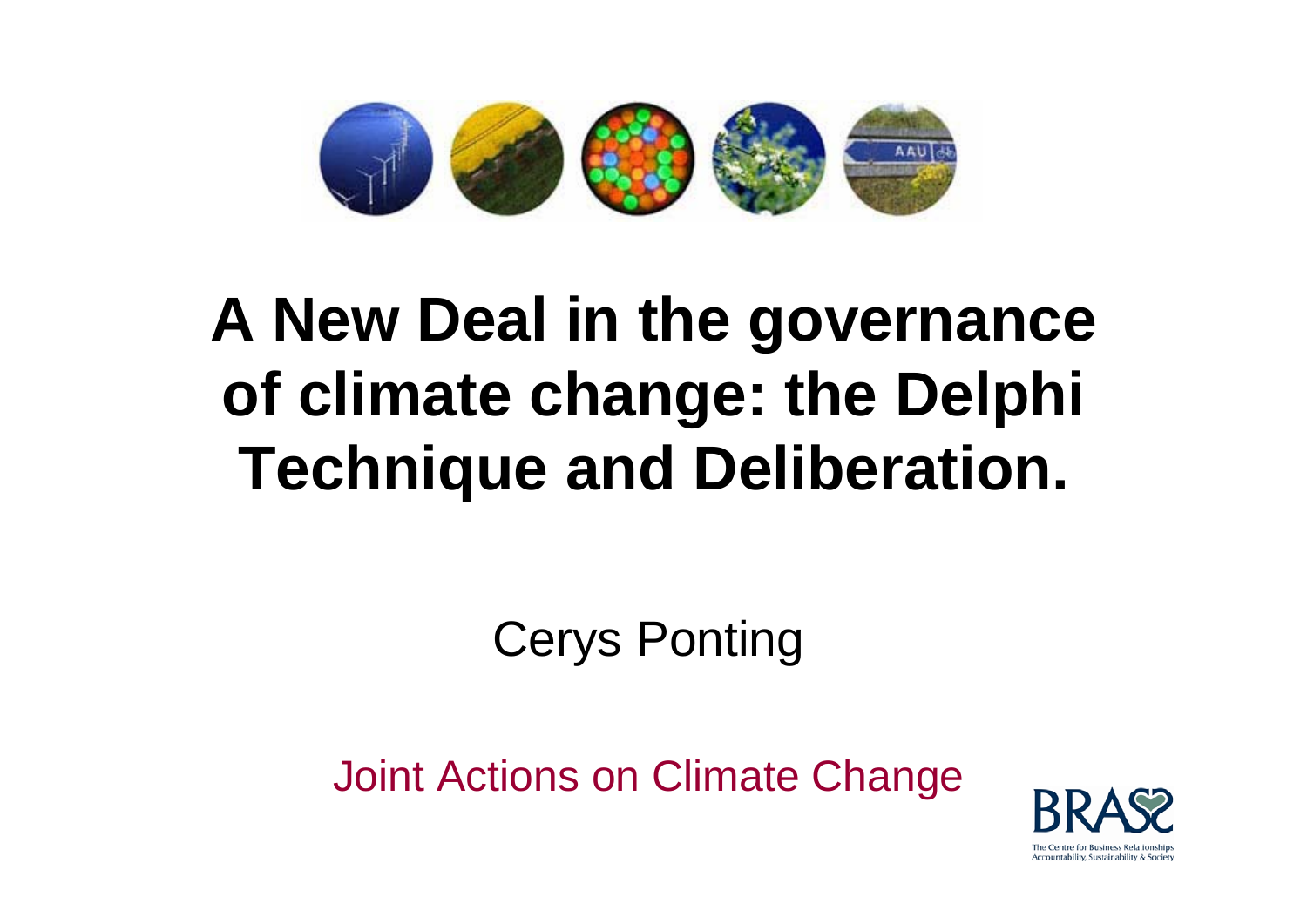## Climate change & consensus

change but debates **still exist (reepsack**, reedback, scenario ranges, adaptation variation, rebound...)

*Consensus is by definition* **unity of the** *greement not just on a course of action, but* **also** *action, but* **a** 

• Consensus on anthr**opogenic contributions to climate** 

- Impacts the willingness & political consensus on course of action needed
- $\bullet$ Consensus Building is a key dimension, but needs:
- *…stakeholders accepting diversity & respecting differences in perception. This is the beginning of the trust building process that is key to the development of shared values. (Benn et al. 2008)*

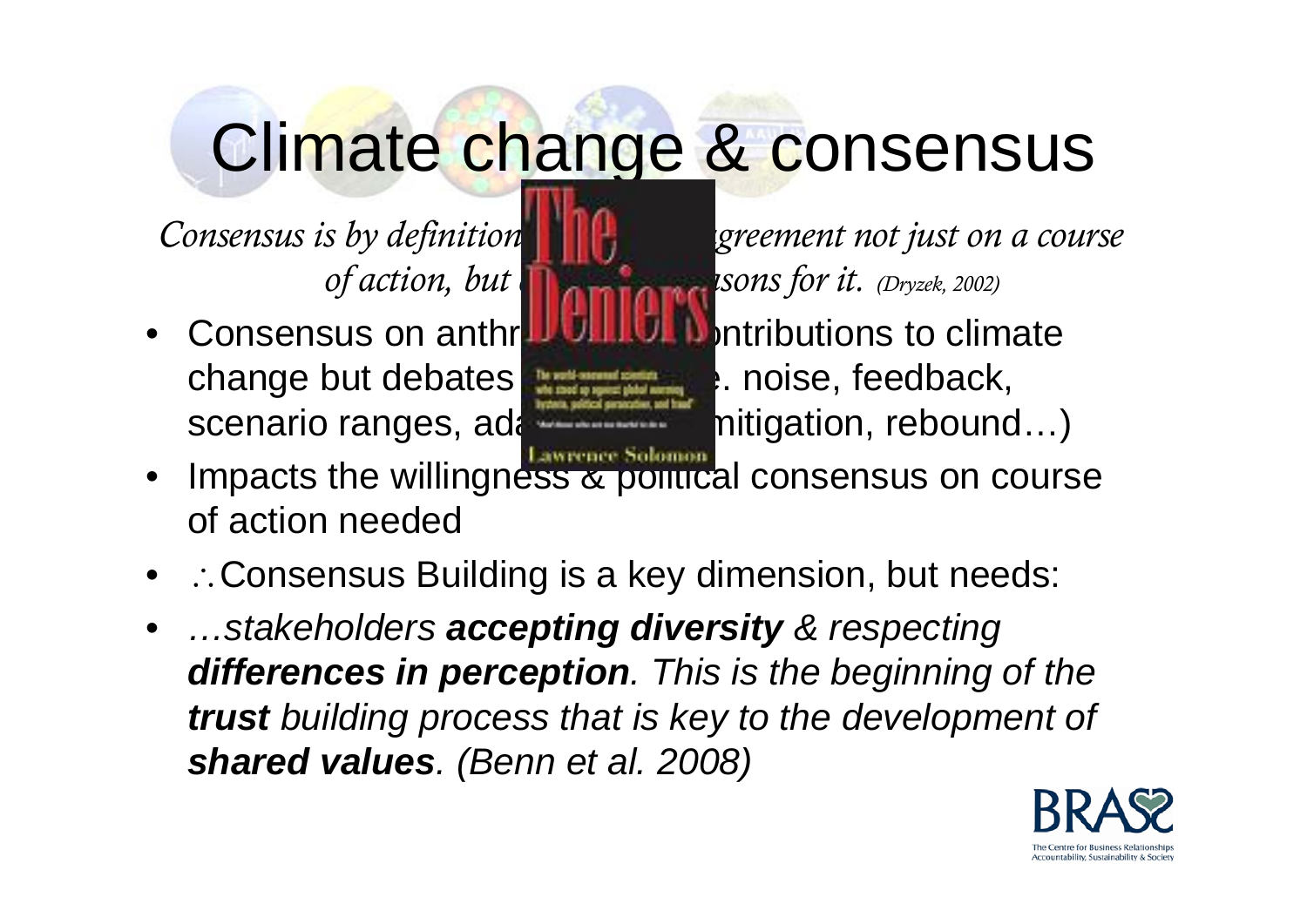#### Forced consensus & deliberation

- Key documents IPPC 4AR (2007), Economics of Climate Change (Stern 2006) – criticised by Oppenheimer et al. (2007) Yohe et al. (2007) for forced consensus – glossing over qualitative nuances
- If striving for a paradigm shift, or a 'green new deal' a new approach to consensus is needed: using transparent & deliberative methods

Delphi has been suggested as one tool to capture the range of views and foster deliberation (Benn et al. 2008, Wilenius et al. 1997)

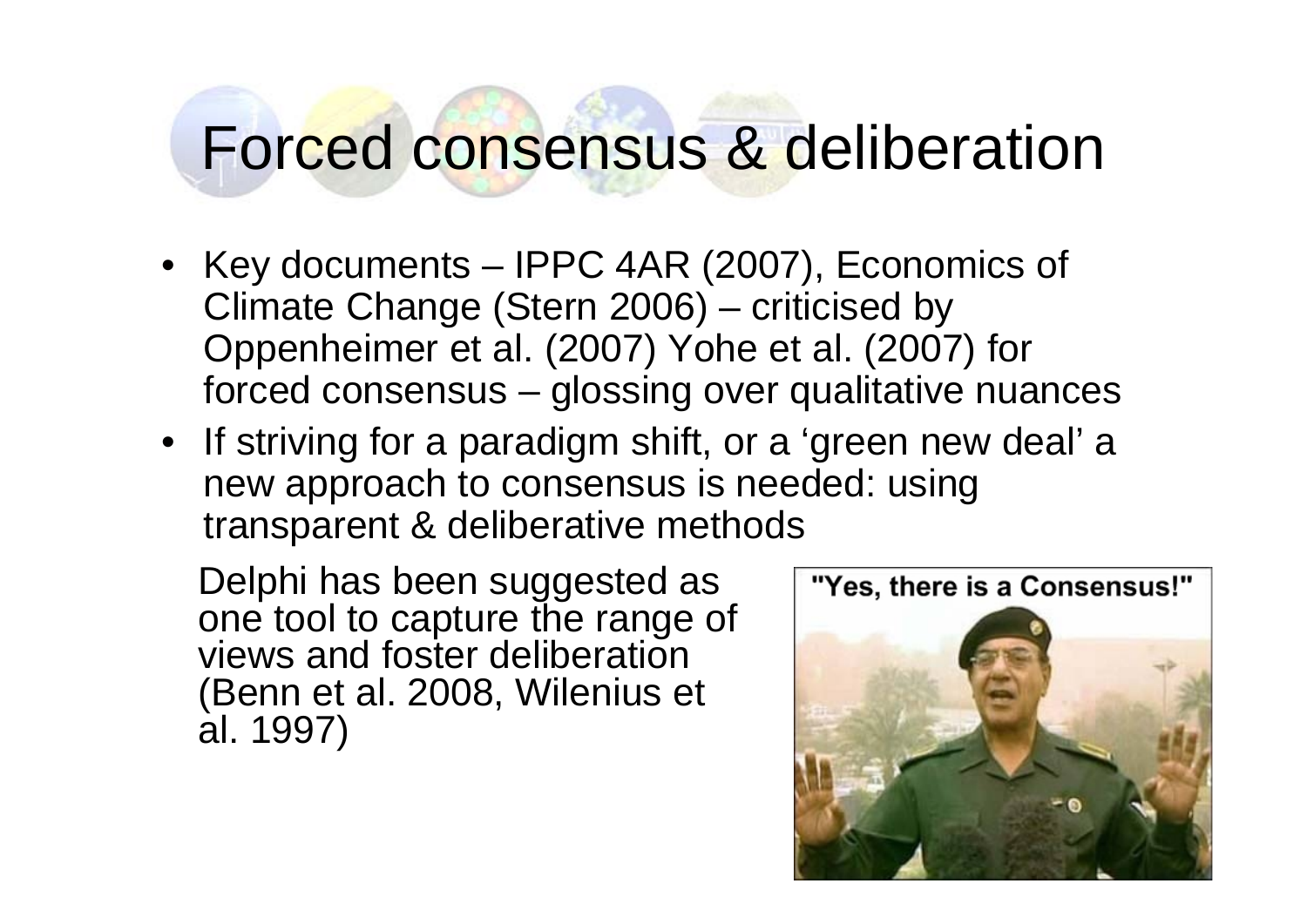# Findings & Discussion

- Paradigm difference v. traditional forms of climate change research:
	- Relative infancy of social science research in this area could suggest that potential of adopting Delphi has been overlooked
- Use of scenarios were important for deliberating the legitimate governance of climate change.
- Delphi inherent flexibility in allowing respondents to participate in the design phase
	- Engagement with respondents in early stages could increase knowledge sharing, trust & understanding across disparate groups (upheld by the literature on social capital)
- Majority of respondents felt Delphi is appropriate gathering views & opinions – preferably embracing disensus as opposed to forcing consensus (cf. Nelms & Porter (1985)

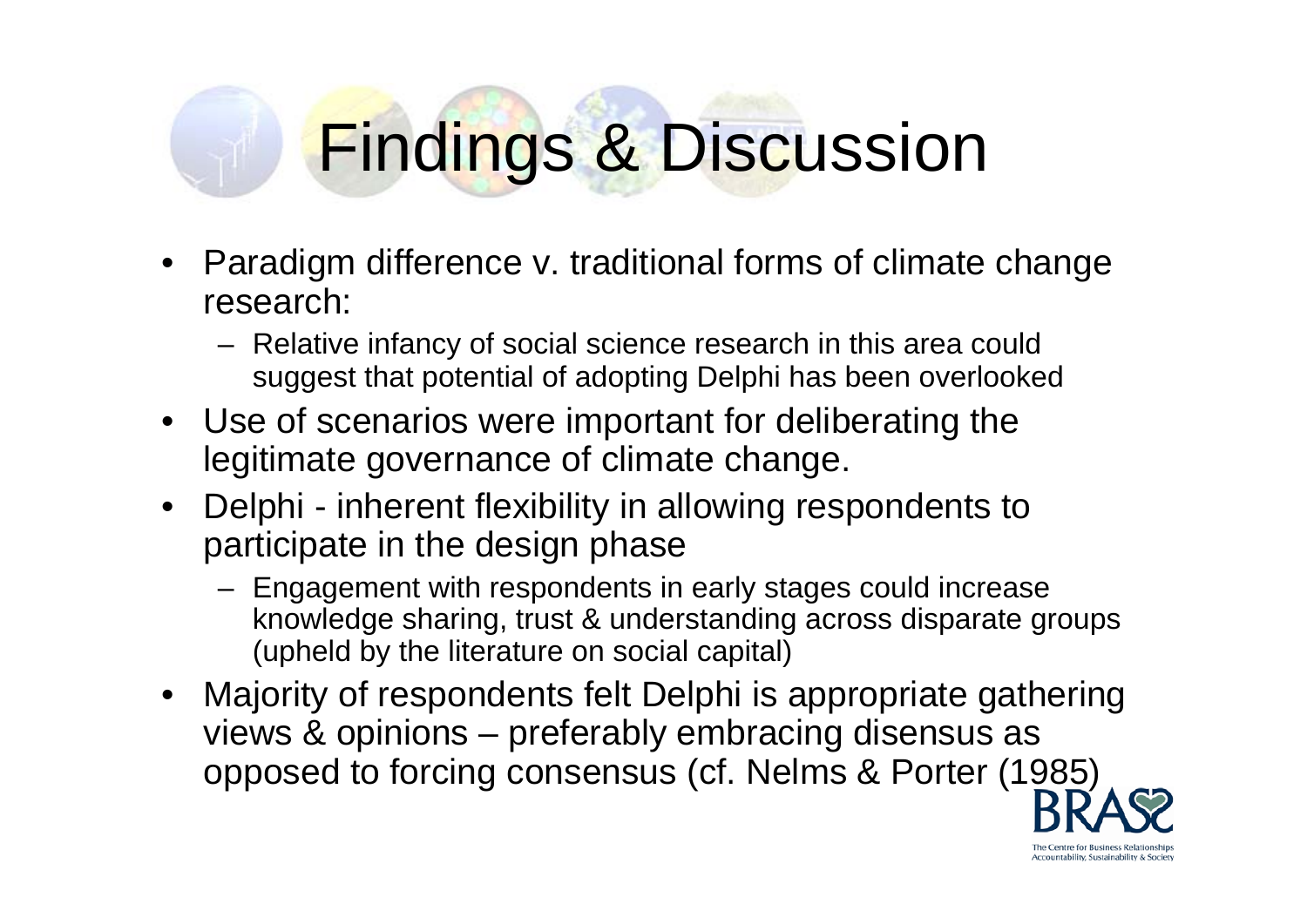# Findings & Discussion

- Political consensus useful for legitimising decisions
	- Respondents wary of its pursuit solely for justifying legislation & regulation
	- Supplementary transparency & granularity in the presentation of the consensus so better quality policy decisions were widely understood.
- Sampling transparency in the process & development of outcome required for a deeper understanding & interpretation of final outcomes
- 2/3 three rounds sufficient.
	- Too many jeopardise legitimacy of outcome through increased attrition
	- Final outcome could be based on too narrow a sample of participants & unreflective of broader range of views existing at outset
- Difficult to observe clear trends whether Delphi is an appropriate tool in the governance of climate change, further research could contribute to deeper exploration of this.

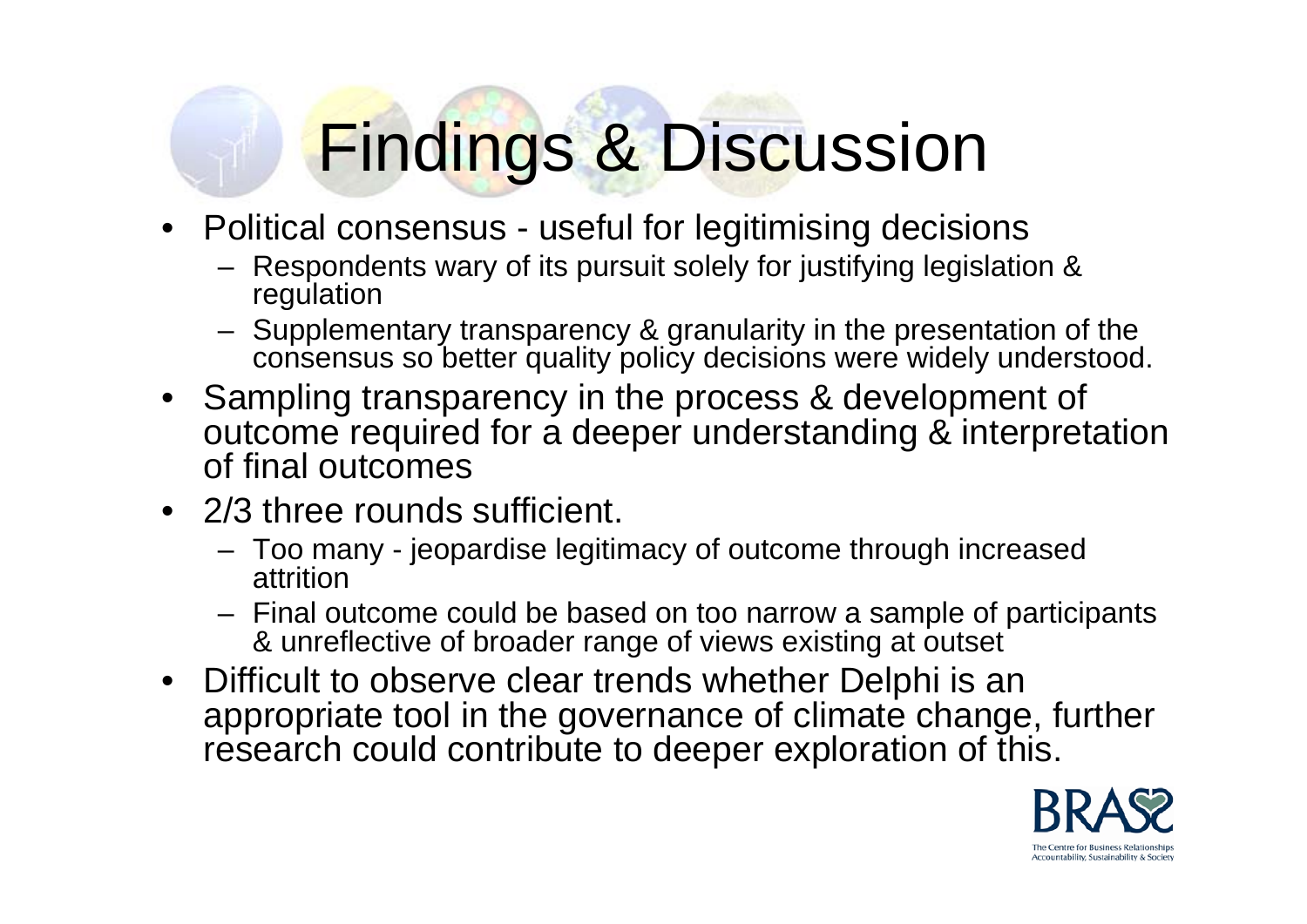# Conclusions & Implications

- Highlight **legitimacy** of decisions made with **transparent**  processes:
	- Will justify courses of action which could otherwise come up against **fierce resistance** attempting to realise ambitious mitigation targets
	- Reach **diverse** facets of society. Don't rely on narrow evidence.
	- Responses shouldn't be shoe-horned by researcher into '**apparent'/shrouded consensus**, in spite of political pressure
- Delphi potential contributory tool for policy **consultation**, meeting growing demands for democratic **equity & deliberation**.
- Remove **powerful personality** impacts (often if face-to-face)
- Deliberation not a panacea for climate change challenges need to **bridge gaps** between natural & social science, policy & strategy implementation
- **Economic crisis**  used by many to delay mitigation action, but also an **opportunity** to depart from 'business as usual' to achieve a 'green new deal'

The Centre for Business Relationship Accountability, Sustainability & Society